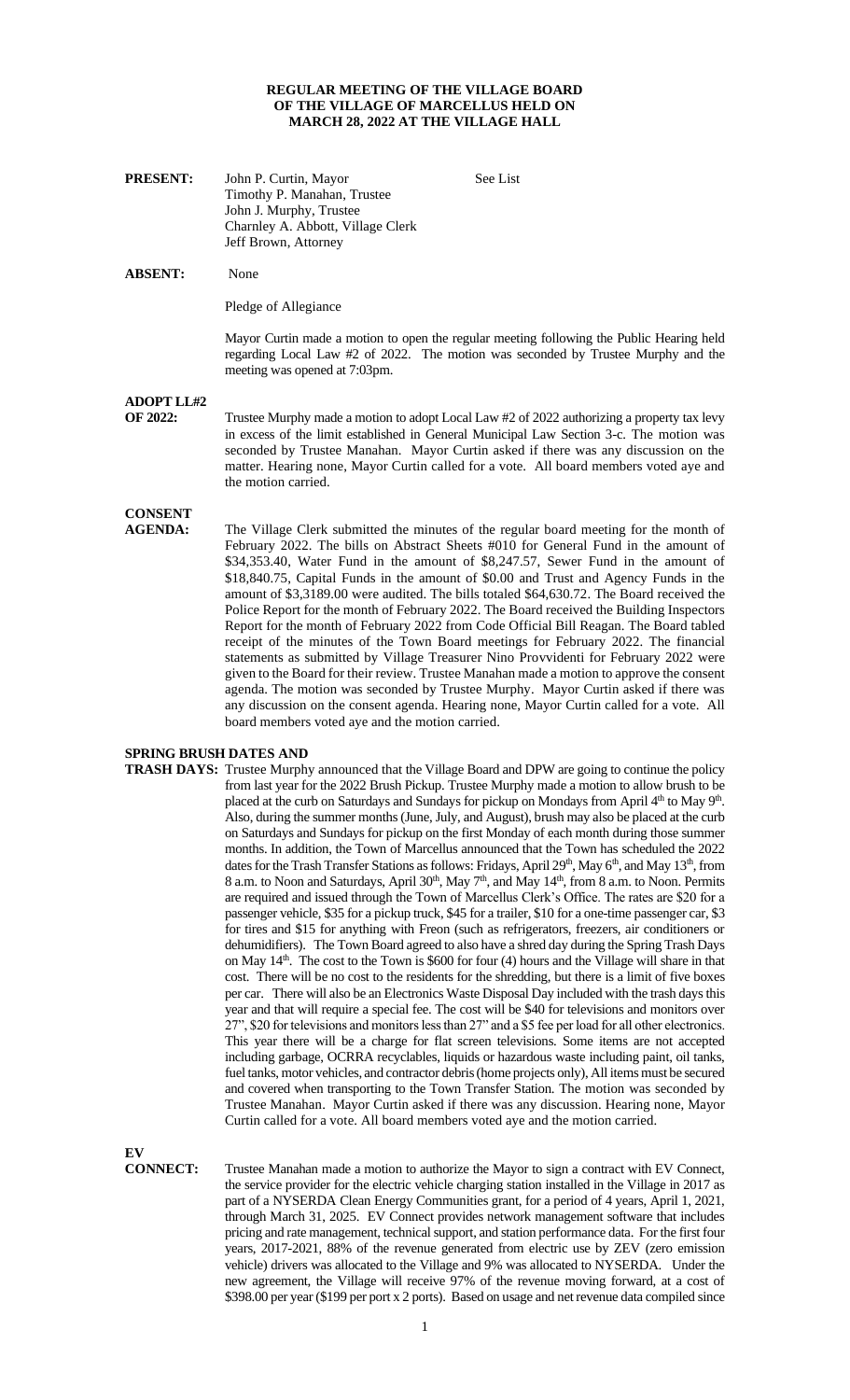the 2017 installation of the charging station, the Village has seen a substantial increase in usage due to the increasing popularity of ZEVs over the last 2 years and will continue to provide this valuable service to our community. The total cost to the Village for the 4-year contract will be \$1592.00, and the Board anticipates the revenue generated to outweigh that cost. The motion was seconded by Trustee Murphy. Mayor Curtin asked if there was any discussion. Hearing none, Mayor Curtin called for a vote. All board members voted aye and the motion carried.

## **LOW INCOME HOUSEHOLD SEWER ASSISTANCE**

**PROGRAM:** Trustee Murphy made a motion to authorize the Village Treasurer to register the Village as a LIHSAP vendor, which will help low-income households pay the cost of sewer services. Those so interested should go to OTDA's LIHWAP webpage [\(https://otda.ny.gov\)](https://otda.ny.gov/) to learn more and apply online. A similar service is also provided by OCWA to help households pay for the cost of water service. The motion was seconded by Trustee Manahan. Mayor Curtin asked if there was any discussion. Hearing none, Mayor Curtin called for a vote. All board members voted aye and the motion carried

# **ANNUAL STORMWATER**<br>**REPORT:** Trustee Mar

Trustee Manahan made a motion to table the Annual Storm Water Report until the next regular meeting of the Village Board in April. The motion was seconded by Trustee Murphy. Mayor Curtin asked if there was any discussion. Hearing none, Mayor Curtin called for a vote. All board members voted aye and the motion carried.

## **ELECTION**

**RESULTS:** Trustee Murphy made a motion to accept the results of the Village election held on March 15, 2022, in which the voters of the Village re-elected John P. Curtin as Mayor and Timothy P. Manahan as Trustee, both of which are four-year terms, until 2026. It is the hope of the Village Board that we are able to continue to maintain the Village infrastructure, stabilize the tax rate and the village debt, and keep an increase in sewer rates, because of mandated upgrades to the WWTP, to a minimum in the years ahead. The motion was seconded by Trustee Manahan. Mayor Curtin asked if there was any discussion. Hearing none, Mayor Curtin called for a vote. All board members voted aye and the motion carried

## **NYS DEFFERED COMPENSATION**

**PLAN:** Trustee Manahan made a motion, seconded by Trustee Murphy, to approve the following resolution:

> **WHEREAS** the Village of Marcellus wishes to adopt the Deferred Compensation Plan for Employees of the State of New York and Other Participating Public Jurisdictions (the "Plan") for voluntary participation of all eligible employees; and

> **WHEREAS** the Village of Marcellus is a local public employer eligible to adopt the Plan pursuant to Section 5 of the State Finance Law and

> **WHEREAS** the Village of Marcellus has reviewed the Plan established in accordance with Section 457 of the Internal Revenue Code and Section 5 of the State Finance Law of the State of New York; and

> **WHEREAS**, the purpose of the Plan is to encourage employees to make and continue careers with the Village of Marcellus by providing eligible employees with a convenient and tax-favored method of saving on a regular and long-term basis and thereby provide for their retirement;

> **NOW, THEREFORE, BE IT RESOLVED** that the Village of Marcellus hereby adopts the Plan for the voluntary participation of all eligible employees; and it is further

> **RESOLVED**, that the appropriate officials of the Village of Marcellus are hereby authorized to take such actions and enter such agreements as are required or necessary for the adoption, implementation, and maintenance of the Plan; and it is further

> **RESOLVED**, that the Administrative Services Agency is hereby authorized to file copies of these resolutions and other required documents with the President of the State of New York Civil Service Commission.

> The question of the adoption of the foregoing resolution was duly put to a vote on roll call, which resulted as follows:

| Mayor Curtin          | Voting Aye |
|-----------------------|------------|
| Trustee Manahan       | Voting Aye |
| <b>Trustee Murphy</b> | Voting Aye |

The resolution was thereupon declared duly adopted.

## **SIDEWALK CAFÉ PERMIT**

**APPLICATON:** Trustee Murphy made a motion to authorize the addition of a Sidewalk Café Application to the list of Village Documents that are now part of the Village Code. This motion also authorizes the Village Code Enforcement Official to review said application and approve or deny the same.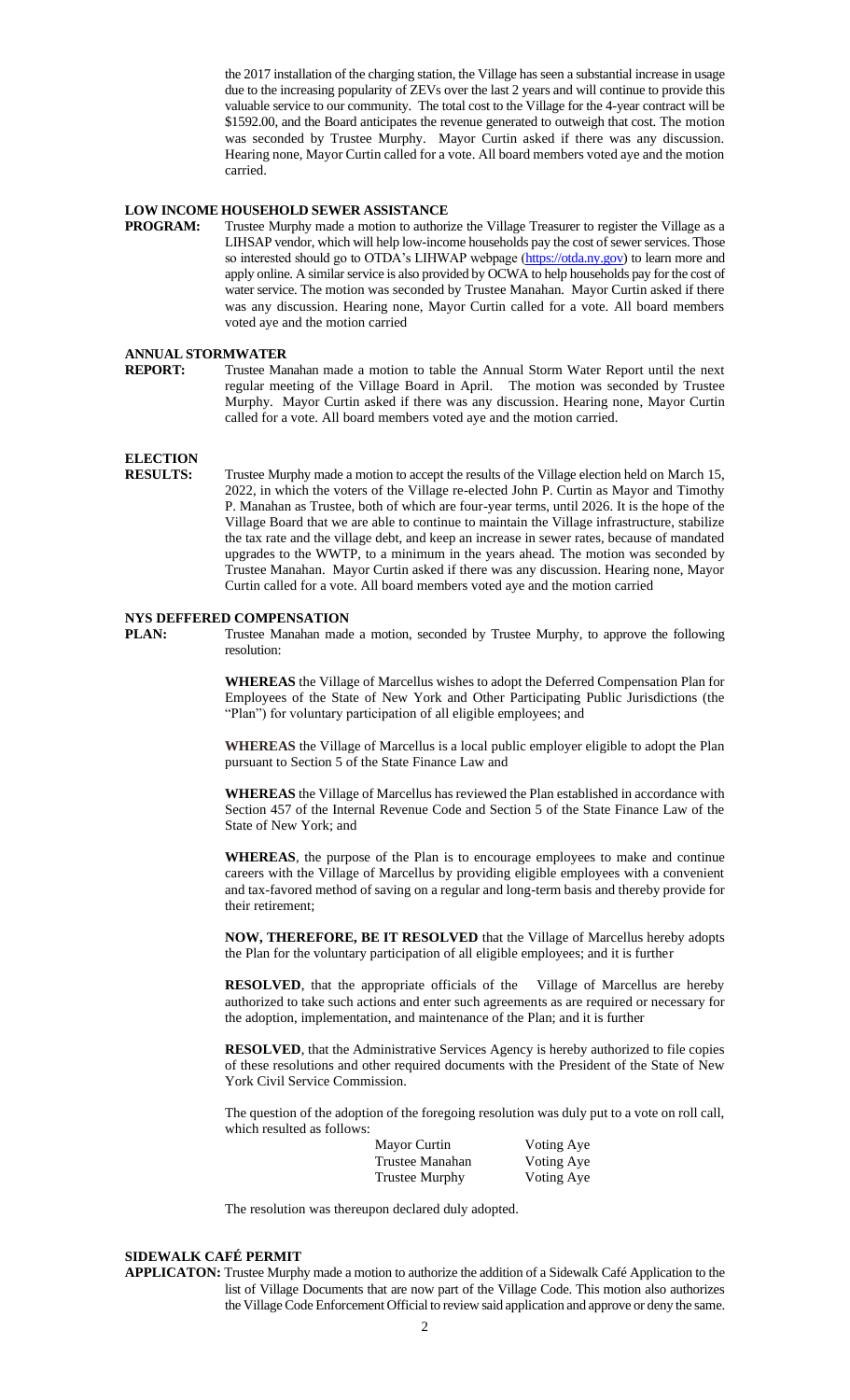The application is on file in the Village Office for public inspection. The motion was seconded by Trustee Manahan. Mayor Curtin asked if there was any discussion. Hearing none, Mayor Curtin called for a vote. All board members voted aye and the motion carried

#### **CODE ENFORCEMENT WITH TOWN**

**ATTORNEY:** Trustee Manahan a motion, seconded by Trustee Murphy, to approve the following resolution:

**WHEREAS** the Village of Marcellus Code Enforcement Department periodically investigates complaints and/or violations that occur in the Town of Marcellus that directly affect Village residents and their property;

**NOW, THEREFORE, BE IT RESOLVED** that the Village of Marcellus hereby authorizes the Town of Marcellus Attorney to prosecute code violations for the Village of Marcellus upon request.

The question of the adoption of the foregoing resolution was duly put to a vote on roll call, which resulted as follows:

| Mayor Curtin          | Voting Aye |
|-----------------------|------------|
| Trustee Manahan       | Voting Aye |
| <b>Trustee Murphy</b> | Voting Aye |

The resolution was thereupon declared duly adopted.

## **BUDGET**

**MODIFICAIONS:** Trustee Murphy made a motion to approve budget modifications requested by the Village Treasurer transferring revenues and appropriations in the General and Sewer Funds. The motion was seconded by Trustee Manahan. Mayor Curtin asked if there was any discussion. Hearing none, Mayor Curtin called for a vote. All board members voted aye and the motion carried.

## **ANNOUNCE ANNUAL MTG. & TENTATIVE BUDGET**

**HEARING:** Trustee Manahan announced that the Annual Meeting will take place on April 4, 2022 and will include the appointment of non-elected officials, establish regular meeting dates, and designate official newspapers and depositories. In addition, a Public Hearing will take place on April 4, 2022 to consider the tentative budget for the Village for the next fiscal year. Approval of the final budget is anticipated to take place at the next regular Board meeting, on April 25, 2022.

## **AIM**

**FUNDING:** Trustee Murphy made a motion, seconded by Trustee Manahan, to approve the following resolution:

> **WHEREAS**, AIM funding plays a pivotal role in funding essential municipal services such as water, sewer, public works, police, fire and ambulance for cities and villages across New York State and,

**WHEREAS,** the State has not increased AIM funding in 13 years and,

**WHEREAS**, inflation has eroded AIM funding by roughly 29% over that time period and,

**WHEREAS,** the New York State Conference of Mayors and nearly 400 of its members have signed onto a letter to the Governor requesting an inflationary increase of \$210 million in AIM funding and,

**WHEREAS,** the Governor's Executive Budget proposed keeping AIM funding flat and,

**WHEREAS,** the New York State Senate and Assembly have included increases of \$210 million and \$150 million, respectively, to AIM funding in their one-house budgets and,

**WHEREAS**, an increase in AIM funding would reduce the local tax burden and help revitalize communities across New York, and

**NOW, THEREFORE, BE IT RESOLVED** that the Village of Marcellus urges Governor Hochul to work with the leaders of the Senate and Assembly and increase AIM funding in the 2022-23 adopted State Budget, and,

**BE IT FURTHUR RESOLVED** that a copy of this resolution shall be sent to Governor Kathy Hochul, Senate Majority Leader Andrea Stewart-Cousins, Assembly Speaker Carl Heastie, Senator John W. Mannion, Assembly member John LeMondes, and the New York State Conference of Mayors.

The question of the adoption of the foregoing resolution was duly put to a vote on roll call, which resulted as follows:

| Mayor Curtin    | Voting Aye |
|-----------------|------------|
| Trustee Manahan | Voting Aye |
| Trustee Murphy  | Voting Aye |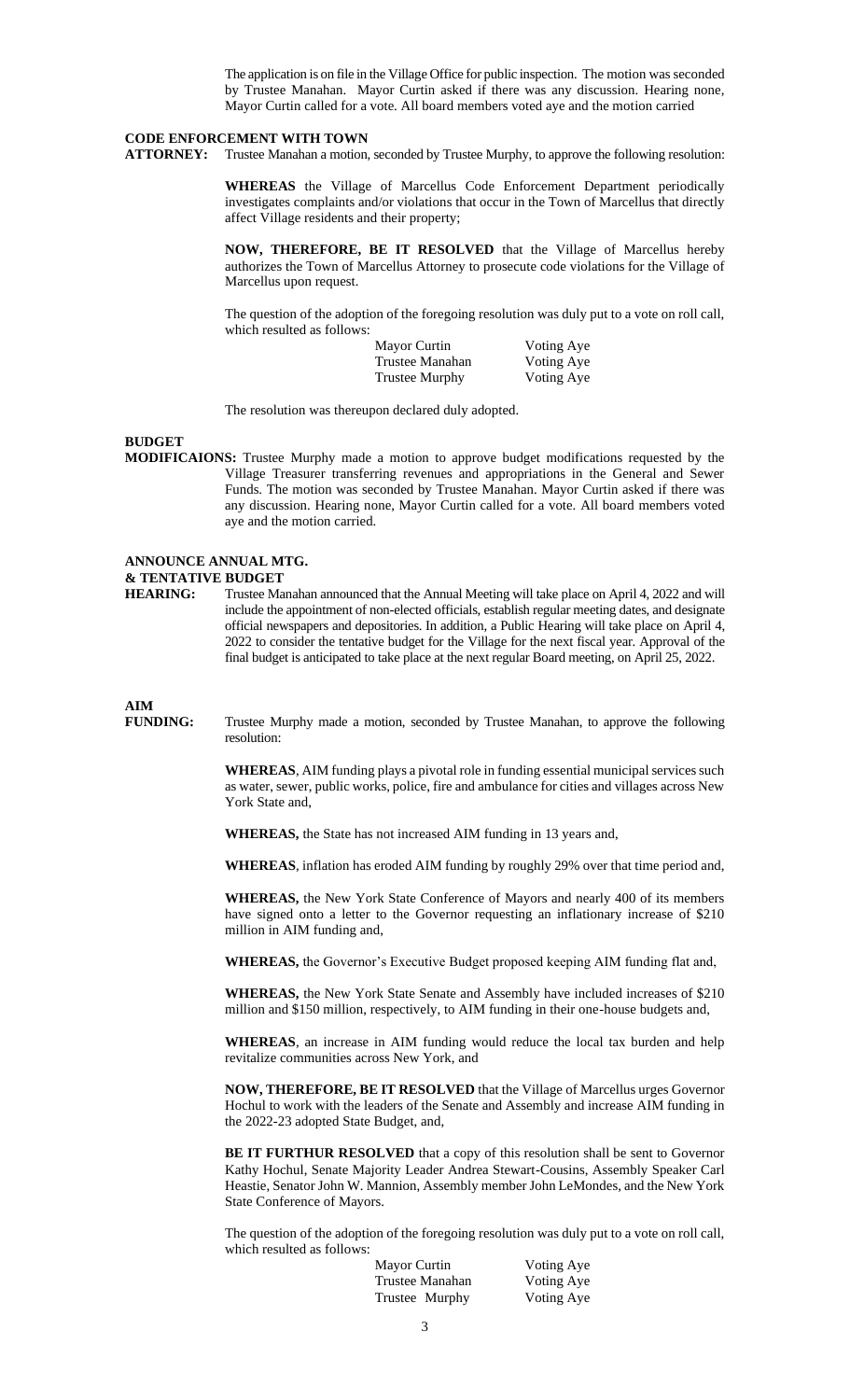The resolution was thereupon declared duly adopted.

#### **ANNOUNCE VILLAGE**

**MEETINGS:** Mayor Curtin announced that a list of those meetings scheduled for April 2022, is provided for those so interested. Please note also that the Workshop Agenda Meeting will take place on Friday, April 1<sup>st</sup> and the Annual Meeting will take place on Monday, April 4, 2022, in the Board Room, beginning at 7 p.m. The next Regular Board meeting will take place on Monday, April 25<sup>th</sup>, at which time the Board will adopt the 2022-2023 Budget and set the Tax Rate. In addition, the Village Office will be closed on Good Friday, April  $15<sup>th</sup>$ , and the Village-wide Earth Day Cleanup will take place on Thursday, April 21<sup>st</sup>, with a rain date of April 22<sup>nd</sup>. Don't forget to check the Spring Brush Pick-up Dates and the Spring Trash Days. The latter includes a Community Shred Day and an Electronics Waste Day as well.

#### **UPDATES BY THE**

**MAYOR:** The following updates are available on our website, [www.villageofmarcellus.com](http://www.villageofmarcellus.com/)

a. Comp Alliance – will conduct the annual safety and health training, virtually, for all Village employees, during the month of April.

b. No Parking – regulations during the winter months, which calls for no parking on any Village streets from 2 a.m. to 7 a.m., ends on April Fool's Day, April 1st - no fooling!

c. Sign Placement – soon the Highway Department will re-install pedestrian crossing signs on Main Street in the Village. The signs are placed in the road, near the crosswalks, warning motorists that all vehicles must yield to pedestrians who are walking the crosswalk – a New York State law. It is hoped that the signs will make it easier for pedestrians, particularly schoolchildren, to cross Main Street safely as well as cause motorists to slow down as they approach these crosswalks.

d. Flag Replacement – the American flags that line several of our streets in the Village will soon be in place. We thank the American Legion for its continuing efforts in helping to keep these flags in good condition – an excellent example of how committed the Legion is to our Village and its residents. Thank you.

e. Village Earth Day Participation – the Board would also like to announce that the Village will again participate in an Earth Day clean up on Thursday, April 21, 2022, with a rain day of Friday, April 22, 2022. We hope that students from Heffernan Elementary School will help to participate in this event and we welcome any individuals or groups to join us in helping clean the Village of any litter lying along the roadside and village rights of way. We will meet in front of the Village Hall to distribute bags and gloves. If you're interested in participating, as a group or an individual, please show up about 1:30 p.m. and contact the Village Clerk at 315-673-3112 for more information.

f. Utility Bills – the utility bill that residents receive this month is the last bill for our fiscal year. Residents should note that if not paid by April 30, 2022, the bill will be re-levied to the tax bill for June 1, 2022. If those bills for tenants who pay their own utilities are not paid by April 30, 2022, these too will be re-levied onto the owner's taxes for June 1, 2022. Please note that, unlike previous utility bills, payment for this final bill for the year must be made within the month.

g. Creek Walk – At first glance, it appears that the winter weather has not caused much damage to Fred's Trail. There were some hardy people who braved the elements to walk the trail this winter, although it was not officially open. We welcome the spring as well as those who will take advantage of this gem in our community.

h. Budget – the Village Board is working to finalize the 2022-23 Village Budget in preparation for the Annual Meeting. During the past year, the Town of Marcellus performed a reassessment of all properties in the Town, including all Village of Marcellus properties. The end result to the Village was an overall 20% increase in the Taxable Value of all Village tax parcels, effective for the Village's 2022-23 property tax levy year. This will enable the Village to in turn lower its tax rate from the current rate of \$6.85 per \$1,000, down to a proposed tax rate of \$5.82 per \$1,000, and still generate at least the same amount of Property Tax Revenue as before. Once again, this proposed Village tax levy does not appear to exceed the NYS Tax Cap Limit. The news about the financial assistance received by the Village from NYS and from Onondaga County is also mixed. The NYS Governor's Executive Budget for the coming fiscal year maintains AIM funding for cities, villages and towns is at the current year level of \$715 million, and also preserves the Village's allocation of State Transportation Aid at current year levels. The good news is that the Village Infrastructure Improvement Program (VIIP) agreement between Onondaga County and the Village has been now been extended for another ten years and includes multiple increases in the amount of financial assistance to the Village over the next ten years. We do not anticipate a tax increase this year, and this makes the sixth year in a row that the tax rate has remained unchanged.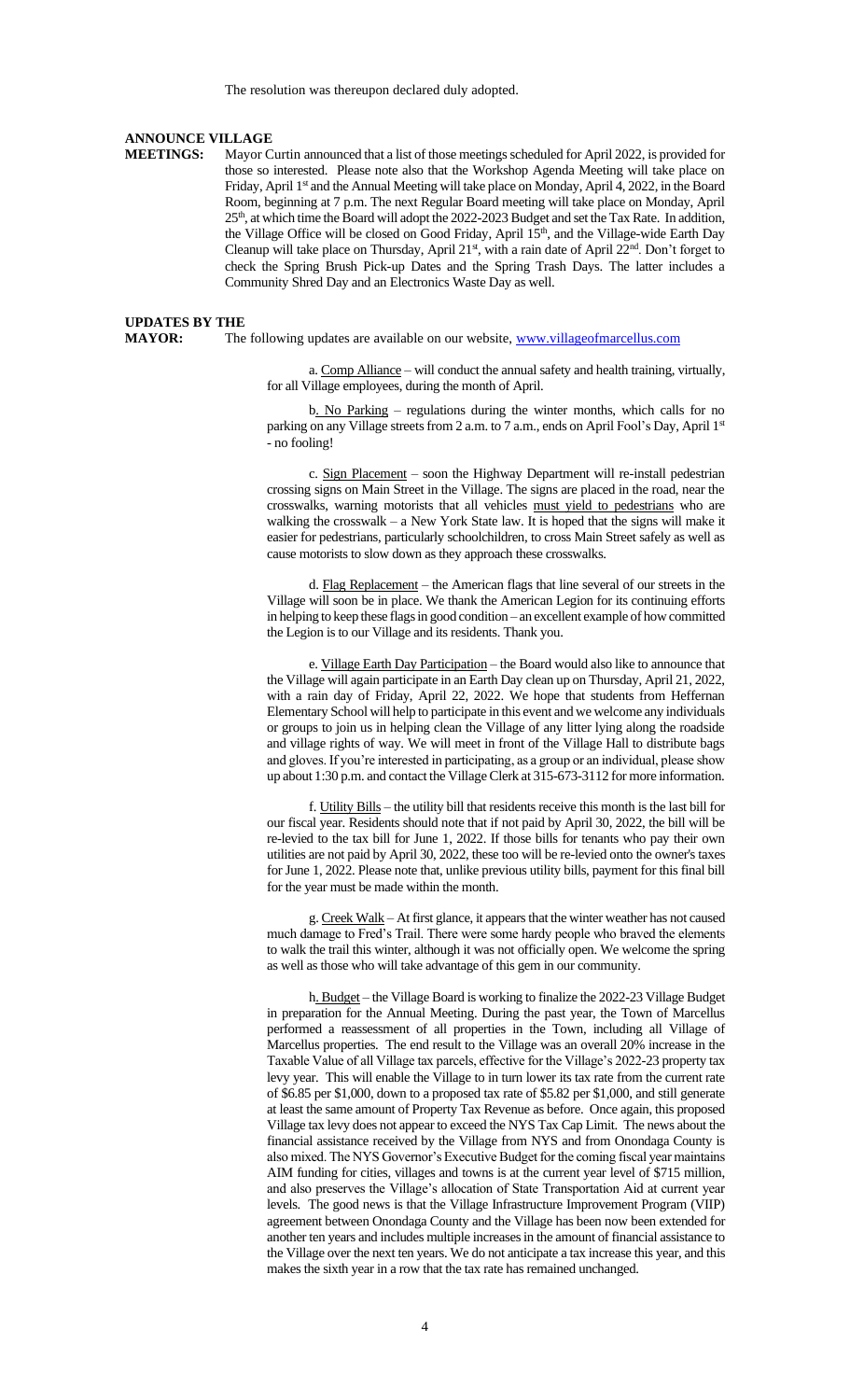i. Compost is available at the Village of Marcellus Wastewater Treatment Plant! The Village of Marcellus Compost is produced from wastewater biosolids, through the controlled biological process of composting. At the WWTP, natural decomposition is accelerated enabling us to produce a high-quality product. By controlling the composting process, biosolids are sanitized through the generation of heat, then stabilized to allow for versatility of end use. Through this process, valuable organics generated from the Village WWTP are naturally recycled into a product which is beneficial to plants and the environment. We are able to transform waste into a beneficial product and continue to divert material from landfills.

Our compost is safe, and quality tested. The compost has been treated by a process to further reduce pathogens. This process is defined by the EPA & DEC. The Village has analyzed the compost in accordance with the requirement of the EPA & DEC. Compost is hygienically and environmentally safe if it is used properly. Village residents can use the compost on new or established lawns, flower boxes & house plants, flower gardens, and vegetable gardens.

All Village residents can bring a container(s) to the WWTP at 6 Mille High Drive weekdays 8am-3pm. First come first serve. If you would like confirmation of availability, please leave a message at 315-673-4491.

j. No Increase In Sewer Rates – In trying to offset excessive sewer rates, the Village has been successful in securing some major funding and the Village Board has also increased the sewer rents significantly within the last three years. This has meant a minimum quarterly sewer rate, for Village sewer users, of \$100.00 (from \$75.00) and a minimum annual cost of \$400 (from \$300) and an average annual cost of \$547.47 (from \$413.13). Keep in mind that this is an average estimate, since sewer rates are based on water usage in the Village and that fluctuates. The annual cost for outside users (Town and School District) is anticipated to be \$686.84 (from \$516.41), given that outside users pay an additional 25% over that of the average Village sewer user – an increase of about \$160.00 per year, beginning in 2019. In order to prepare our Treatment Plant for operation well into the 21st century, these increases, while hefty, are unavoidable.

k. Property Tax Cap – as was mentioned, our Budget is complicated by the property tax cap of 2%, which is another State mandate and at our recent workshop meeting, the Board decided to override the tax cap. We might note that there seems to be no meaningful relief from continuous unfunded State mandates and these mandates, coupled with a cap on the Board's ability to raise revenue, it is sometimes difficult to plan or even survive.

l. Flushable Wipes Are NOT Flushable!!! – we continue to urge residents to avoid using what are called flushable wipes – they are NOT flushable – nor are dental floss, cotton swabs, hygiene products, kitty litter, facial tissue, fats, oils, and grease. All of these should be put in the trash and only human waste and toilet paper should be flushed. To avoid plumbing problems, which will most likely occur on residential property, not in the Village main, please be aware of this concern. We also reference an Internet video that explains the problems associated with flushable wipes. Please view the following: www.youtube.com/watch?v=SLTVqkXVvNk which is also posted on the Village website. We also urge residents to review the "Trash NOT Sewer" flyer that accompanied a previous newsletter. The information is invaluable and will help residents understand the importance of putting items in the trash, and not into the sewer.

m. Homeowner Responsibility for Sewers – property owners should be aware that they are required to maintain the sewer laterals that extend from their homes to the sewer main – typically located in the middle of the road. Sewer laterals are entirely owned by the private property owner, who is responsible for the entire length of the lateral, to the sewer main. At the sewer main, the Village assumes responsibility.

n. New Business in the Village – look for an early summer opening of new businesses in the Village at #4 E. Main Street. Details are still being planned for an ice cream and deli shop on this site. We welcome new businesses to the Village and encourage our residents to patronize them.

o. Olde Home Days, 2022 (June 3, June 4 and 5) – the fourth meeting of the 2022 OHD Rotary will be held on Thursday, April 7, 2022, in the Village Hall beginning at 6:30 p.m. Please support Marcellus Olde Home Days. A fun filled weekend is being planned.

After concluding with his updates, Mayor Curtin asked if there were any comments from the Board. There were none.

## **ITEMS FROM THE**

**FLOOR:** Mr. Dwight Widger, 11 Flower Lane, addressed the Board regarding silt buildup on his property and the neighbor's property (Caster, 9 Flower Lane) from Coon's Pond, which is a retention basin for all of the stormwater runoff from the Town and Village north of the